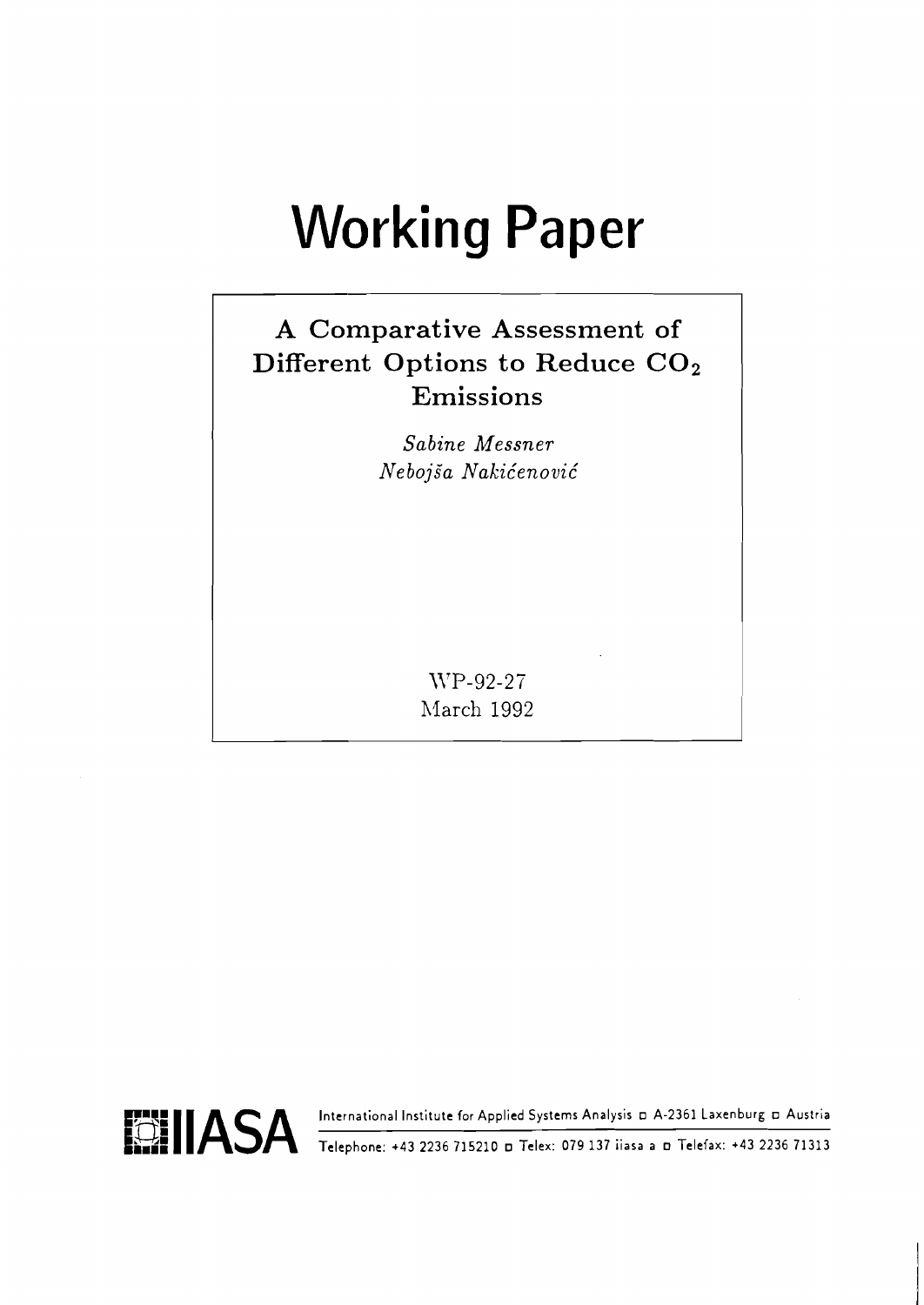## A Comparative Assessment of Different Options to Reduce CO<sub>2</sub> Emissions

Sabine Messner Nebojša Nakićenović

> WP-92-27 March 1992

Working Papers are interim reports on work of the International Institute for Applied Systems Analysis and have received only limited review. Views or opinions expressed herein do not necessarily represent those of the Institute or of its National Member Organizations.

Telephone: +43 2236 715210 a Telex: 079 137 iiasa a a Telefax: +43 2236 71313 International Institute for Applied Systems Analysis D A-2361 Laxenburg D Austria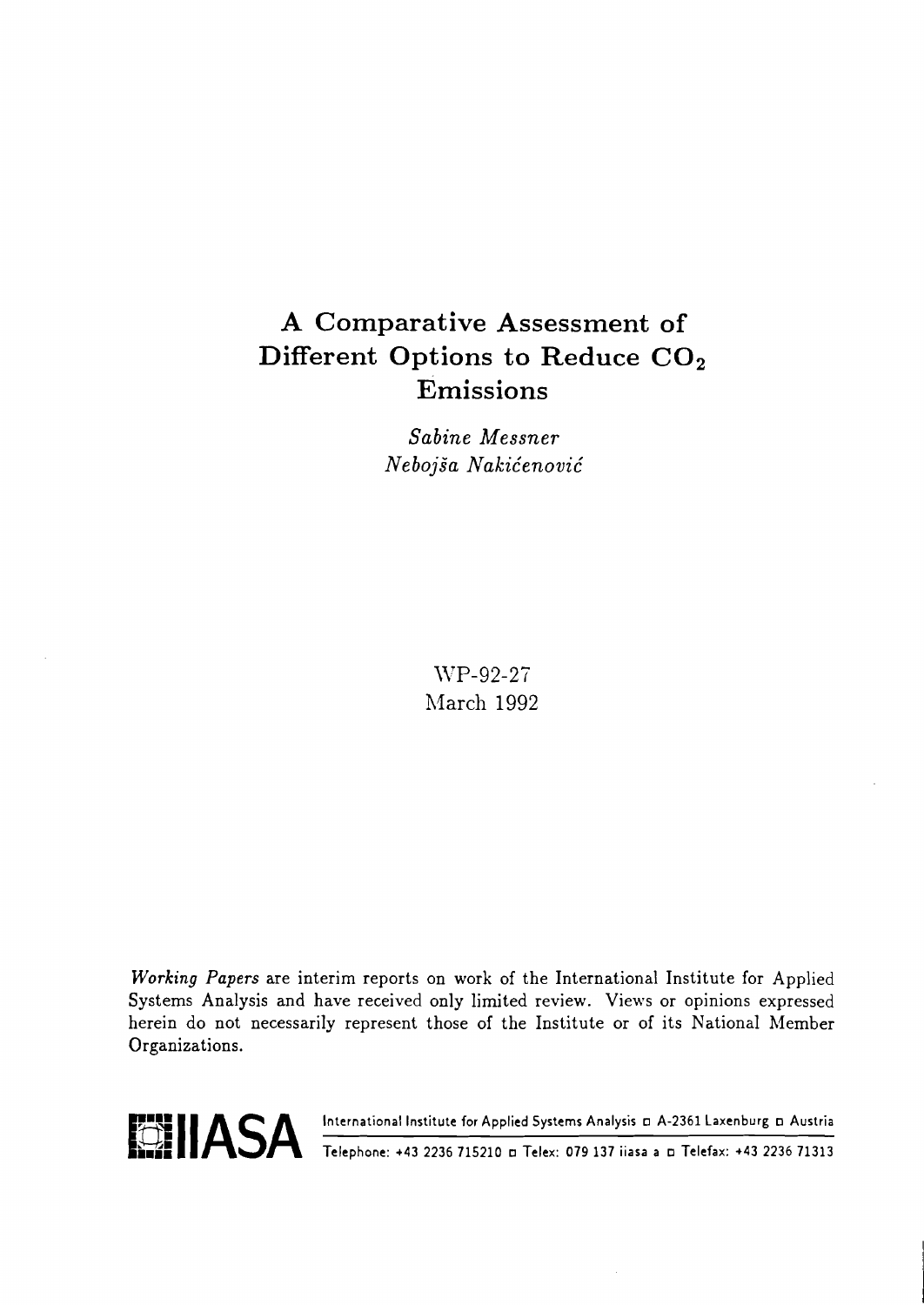## **A Comparative Assessment of Different Options to Reduce C02 Emissions**

*Sabine Messner Ne bojia Nakic'enovic'* 

#### **Abstract**

The **IIASA** research project on Environmentally Compatible Energy Strategies includes the assessment of options and measures for mitigating global  $CO<sub>2</sub>$  emissions. The basis of this assessment is the comparative inventory of technological and economic measures including efficiency improvement, conservation, enhanced use of low-carbon fuels, carbon free sources of energy and measures for removing carbon from fuels, flue gases and also from the atmosphere such as afforestation, and finally also measures for enhancement of carbon sinks. To include all potential options, the comparison is based on energy end-use accounting for the fully interlinked energy conversion chain up to energy resources. The analysis is supported by a fully interactive data bank system, C02DB, that is capable of evaluating full energy chains with respect to their economic, technical and environmental parameters. The paper reports energy requirements, cost and  $CO<sub>2</sub>$  emissions for different energy chains providing industrial drives, cooling and air transport services. At additional cost, emissions can be reduced drastically on all these end-use categories.

## **Carbon Dioxide and Global Energy**

The current carbon dioxide content of the atmosphere is about 760 Gigatons (Gt) of carbon compared with annual emissions of about 6 Gt of carbon from fossil energy use. The atmospheric carbon content is less than four times the cumulative global emissions from fossil energy use of about 200 Gt of carbon. This illustrates the massive interference in the global carbon cycle. Compared to the historical carbon releases, the remaining "carbon endowment" accumulated over geological times in form of fossil energy deposits is orders of magnitude larger. The economically recoverable energy reserves amount to 540 Gt of carbon and thus almost equal the total carbon in the atmosphere (see Griibler and Nakićenović, 1991). Additional 3000 Gt of carbon are in the form of estimated resources (i.e., identified quantities with uncertain prospects for economic recoverability) and 5000 Gt of carbon are estimated in additional occurrences (inferred quantities with largely speculative technical and economic potentials). This clearly shows that even the currently known fossil energy resources, if ever consumed, would be sufficiently large to raise the atmospheric carbon dioxide concentrations beyond environmentally acceptable levels. Thus, future energy policies must be based on precautionary principles by limiting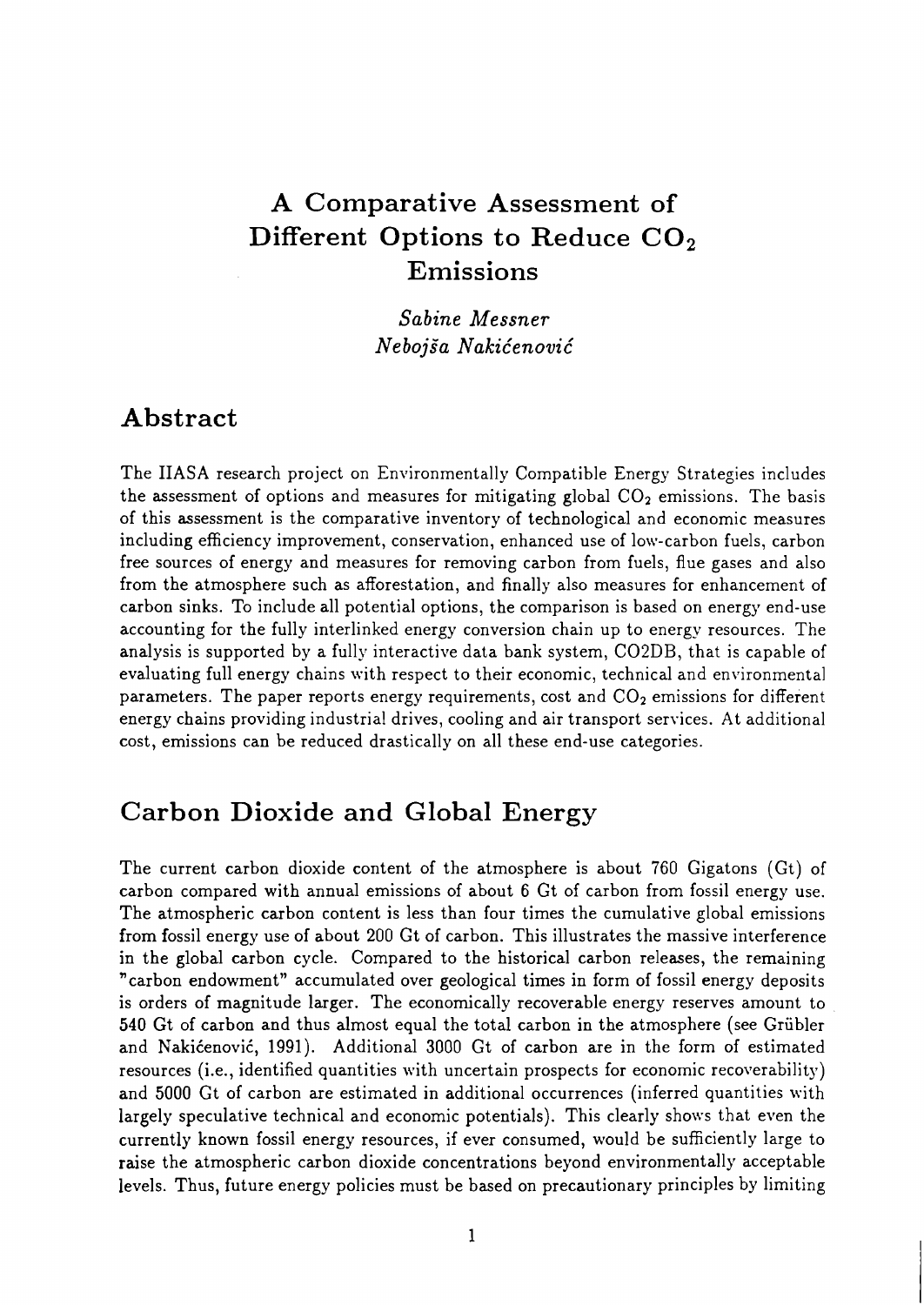and even reducing emissions of greenhouse gases. Consequently, a number of national carbon dioxide  $(CO<sub>2</sub>)$  reduction plans have been announced, aiming to stabilize and in some cases even reduce further emissions.

#### Energy and the Environment

The research project on Environmentally Compatible Energy Strategies at the International Institute for Applied Systems Analysis (IIASA) focuses on formulating long-term options and strategies for environmentally compatible energy development. In particular, the objective is to assess future potentials and rates of reducing energy and carbon intensity worldwide. Figure 1 shows historical improvements toward reducing carbon intensity in a number of selected countries. The aim is to analyze future trajectories that would lead individual countries and the world as a whole further toward lower specific emissions per unit value added as shown for the historical changes in Figure 1. At similar levels of affluence, some countries emit less and other more carbon indicating that decarbonization and development are not mutually exclusive provided an appropriate policy mix is found. Especially striking is the large "North-South" disparity in energy-related carbon emissions. Current per capita carbon emissions differ by nearly a factor of 9 (on average 3.3 tons of carbon per capita in the more developed countries compared with 0.4 tons in developing countries). The burden of the developing countries is two-fold. They both need to increase their per capita energy consumption in order to improve the quality of life and are also more vulnerable to adverse consequences of climate change. While industrialized countries are in a better position to achieve emissions reductions they are also in a better situation to respond and adapt to climate change.



Fig. 1. Energy CO<sub>2</sub> emissions intensity per constant GDP, in kg carbon per constant 1985 US\$ versus per capita GDP in constant 1985 US\$ (Grübler and Fujii, 1991).

These considerations suggest that in the absence of appropriate countermeasures global emissions of greenhouse gases will continue to increase well into the 21st century, perhaps beyond environmentally acceptable levels. A comparative assessment of different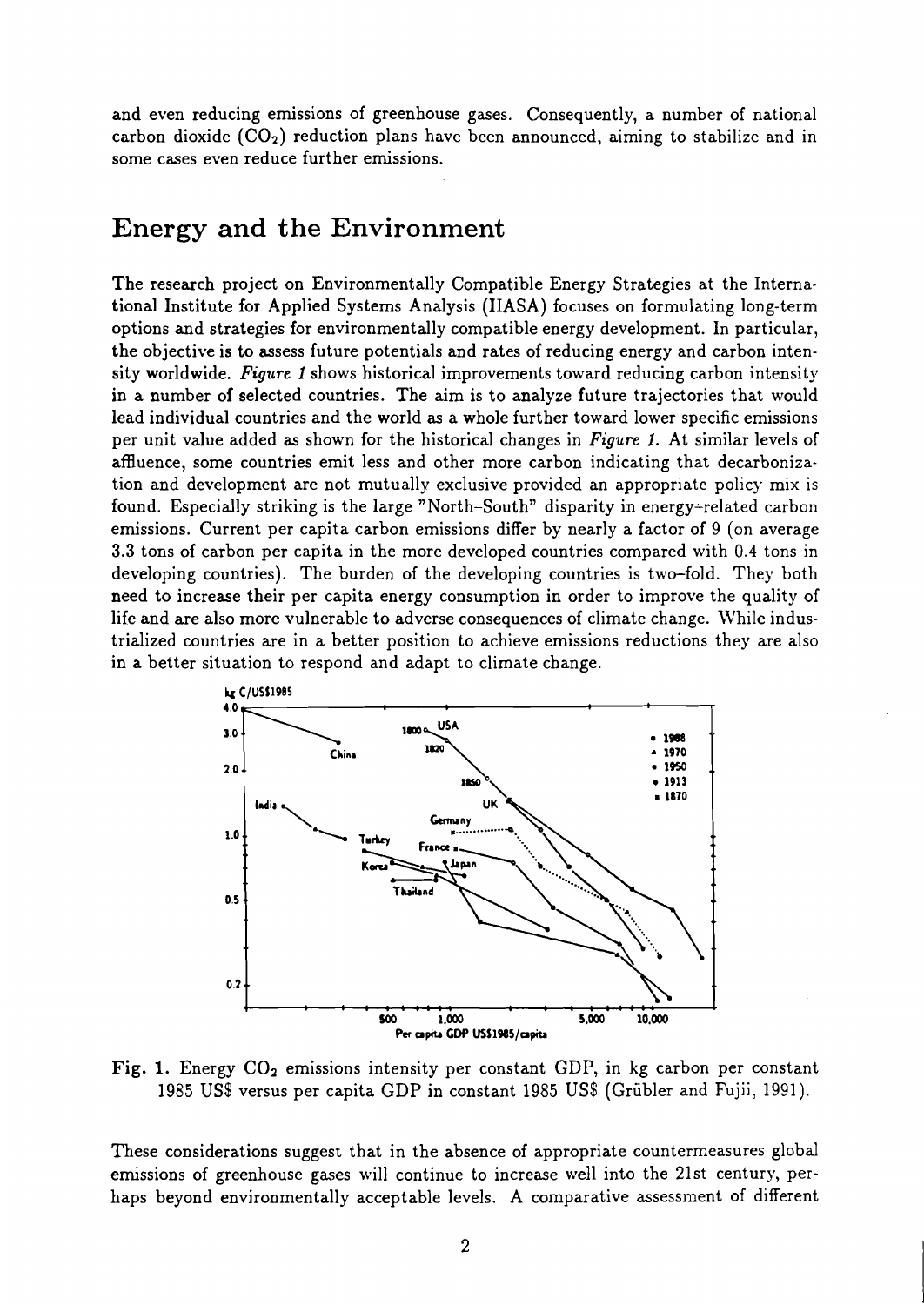options and strategies for mitigating and adapting to possible global warming is therefore required. The main part of the research project at IIASA focuses on a comprehensive assessment of a broad range of *options* (technologies, associated economic incentives and institutional frameworks for their implementation) that is needed for evaluating the global potential for stabilizing, ultimately reducing and perhaps even removing carbon dioxide and other greenhouse gases from the atmosphere (see also Nakićenović and John, 1991). This research effort involves the development of an inventory of technologies for reducing carbon dioxide emissions. This inventory will provide information about technical characteristics of technologies, their cost structure and economies, and environmental profiles such **as** specific emissions. An important feature of this inventory is that it will also specify the applicability of mitigation technologies in different technological, economic or cultural settings, and will specify the time horizon of their availability and their forward and backward linkages to other enabling technologies in the energy system.

#### **Inventory of Mitigation Measures**

The technological and economic measures to minimize energy-related GHGs emissions include efficiency improvements, conservation, enhanced use of low-carbon fuels, carbon free sources of energy and other options such as afforestation, enhancement of natural carbon sinks and creation of new ones. Thus, they encompass the whole energy system from primary energy to actual energy use including various conversion, transport, distribution and end-use systems. This is important for assessing the overall mitigation potential and possibilities. For example, energy end-use is the least efficient part of current energy systems so that it becomes of crucial importance to include end-use technologies that provide transport, industrial or residential energy needs into the mitigation assessment. A detailed assessment shows that the global conversion efficiency from primary energy to final energy forms is about **74** percent (Nakidenovid *et* al., 1990). The efficiency with which final energy forms are applied to provide useful energy is also about 46 percent. This results in the overall primary to useful energy conversion efficiency of **34** percent **as** is shown in *Figure 2.* In developing countries and reforming economies the overall efficiency is lower. This shows that there are large possibilities for more efficient energy use and in particular for improvement of end-use technologies. In order to assess the overall mitigation potential including efficiency improvements, an inventory of mitigation measures and related computer technology data base (C02DB) were specifically designed at IIASA to integrate current and possible future conversion, transport, distribution and end-use systems into energy chains giving the whole bundles of technologies that define a particular reduction strategy. The first results indicate that overall energy efficiency would be nearly doubled by application of the most efficient technologies available today. The data base will serve to assess such potential with greater consistency worldwide.

The rates at which such efficiency improvements can be achieved are to a large extent dependent on the vintage structure of the capital stock of our economies, rates of diffusion of new technologies and technology transfer. *Figure 3* shows that the long-term improvement in energy intensity was about one percent per year in the industrialized countries. Improvement has been faster in certain areas and periods than in others. For example, over the past twenty years, aircraft manufacturers have managed to improve energy efficiency of commercial jet transports by **3** to 4 percent annually. In electricity generation, this improvement has been 2.5 to **3** percent per year over the period between 1930 and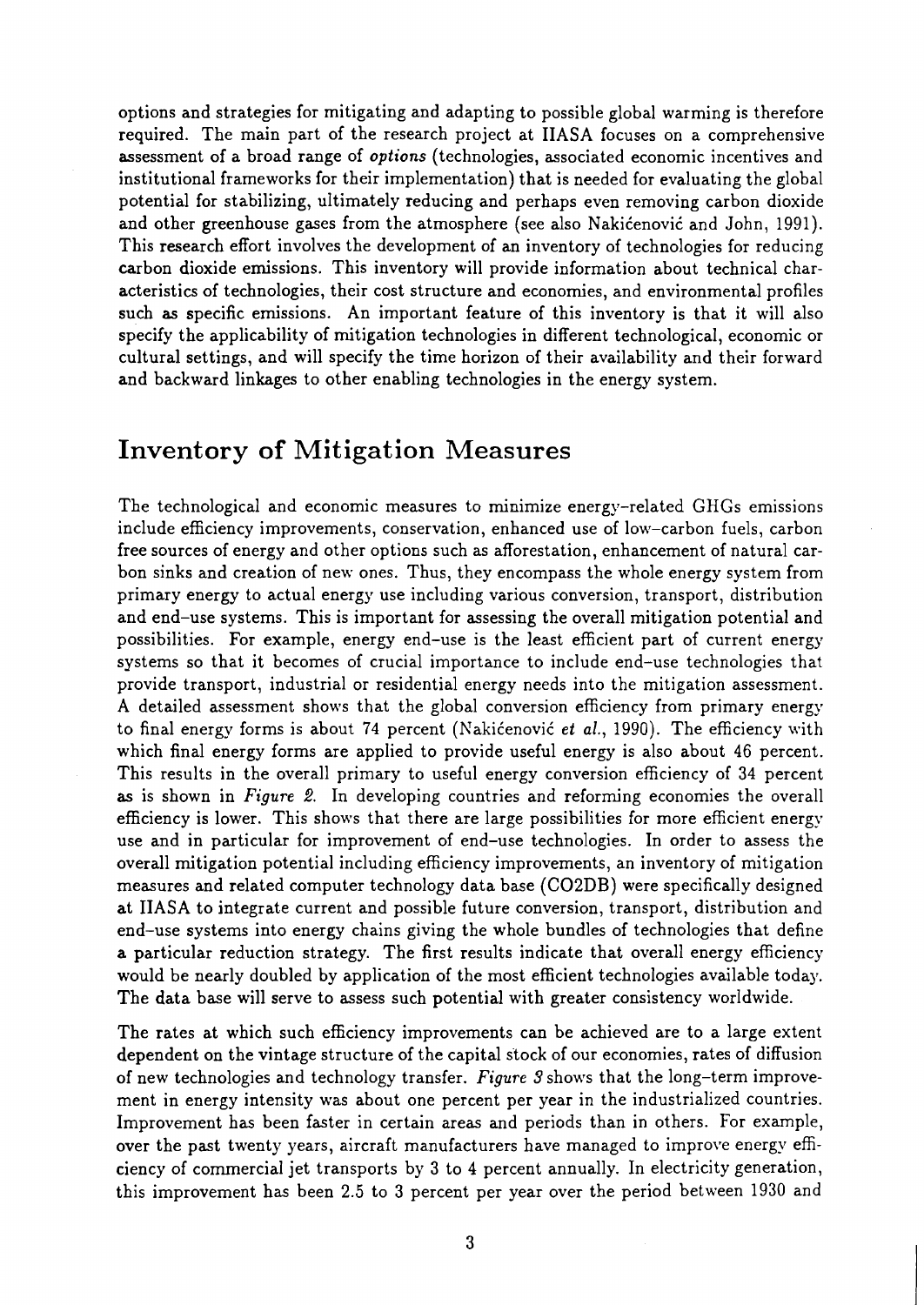

 $(Na)$  (Nakićenović et al., 1990). Fig. 2. Energy efficiency in the world during the late 1980s (in percent of primary energy)

and economic structural change will be of fundamental importance for improvement of hydro, solar, and nuclear energy, and the sustainable use of biomass. Thus, technological content such as natural gas, and ultimately to those without carbon whatsoever, such as history. In the long run there is a clear need to shift to energy sources with low carbon the early 1970s. These are about the upper boundary values observed over more recent





(Wyr per constant [1980] US \$) (Nakićenović et al., 1990). Fig. 3. Primary energy intensity (including biomass energy) per constant value added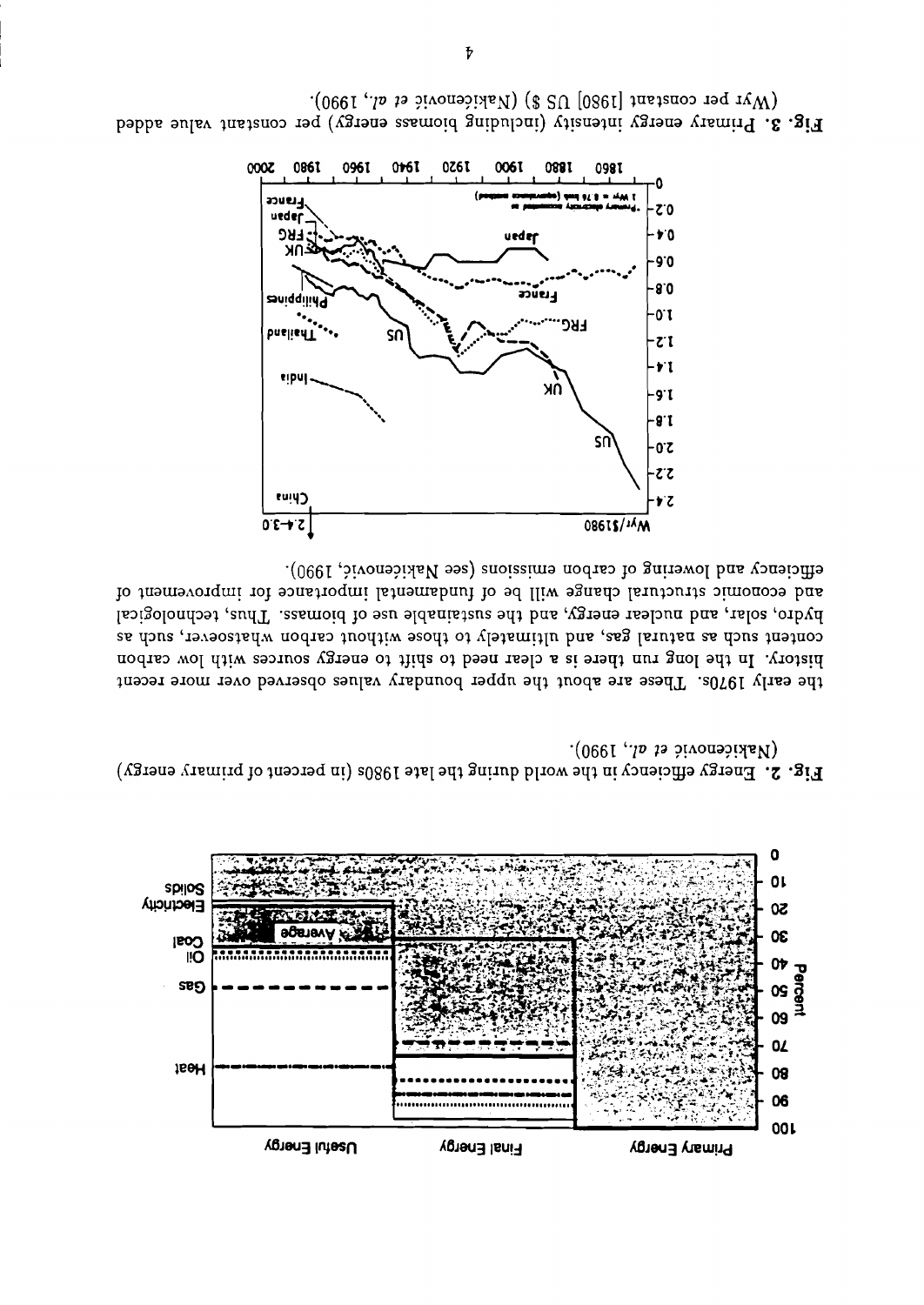The inventory of mitigation measures and the associated technology data base are specifically designed to provide a uniform framework for assessment of ultimate reduction potential resulting from the introduction of new technologies over different time frames and in different regions. The data base includes detailed descriptions of the technical, economic, and environmental performance of technologies as well **as** data pertinent to their innovation, commercialization, and diffusion characteristics and prospects. Additional data files contain literature sources and assessments of data validity and concurrent uncertainty ranges. It is an interactive software package designed to enter, update, and retrieve information on  $CO<sub>2</sub>$  reduction and removal technologies (Messner and Strubegger, 1991).

The data base can facilitate the assessment of  $CO<sub>2</sub>$  reduction strategies by combining many individual technologies together, i.e., to analyze measures throughout the energy chain from primary energy extraction to improvements in energy end-use efficiencies, often called full-fuel-cycle analysis. *Figures* 4,5 **and** *6* show three different options to reduce overall  $CO<sub>2</sub>$  emissions from primary to useful energy, one from each representative enduse category: industrial motor drives, *Figure* 4; refrigeration, *Figure* 5; and passenger air transport, *Figure 6*. Each example compares overall energy use, CO<sub>2</sub> emissions and costs of the respective energy chains for a number of alternative chains. They illustrate that substantial carbon dioxide reduction potentials exist with currently available technologies. The specific carbon emissions include both the direct releases from the end-use technologies themselves and all the emissions that result from the rest of the energy supply system such as energy production, import, conversion into fuels and electricity and distribution to end-use.

Final electricity is produced for motor drives and refrigeration by four different technologies: A coal fired integrated gasifier combined cycle (IGCC) and a natural gas combined cycle (NGCC) power plant, both also with  $CO<sub>2</sub>$  recovery from the flue gases (Blok and Hendriks, 1991). Conventional jet **A** fuel originates from a refinery and oil products imports, liquid methane (LNG) is provided by a liquid natural gas chain, and liquid hydrogen by steam reforming of natural gas (Schäfer, 1991). In all cases,  $CO<sub>2</sub>$  emissions, energy requirements and discounted costs per unit output for the whole chain are included in the analysis. Different end-use technologies considered include average vintage, the best new sold on the market and advanced, high-efficiency systems (see Johansson et al., 1989).

In the case of electric motor drives, the energy use and costs of different chains portray relatively small variations compared with  $CO<sub>2</sub>$  emissions. Lowest energy requirements and costs are achieved with advanced motors (112 kW) and a NGCC power plant without  $CO<sub>2</sub>$ recovery. The lowest emissions of 80g of  $CO<sub>2</sub>$  per kWh are achieved with advanced motors and CO<sub>2</sub> recovery from NGCC power plant but with higher cost and energy requirements. In the case of refrigeration, the situation is quite different: There is a substantial variation of energy requirements, costs and emissions. **A** clear winner is an advanced refrigerator (all have 200 liters capacity) with NGCC power plant without  $CO<sub>2</sub>$  recovery. In both industrial drives and refrigeration, final switching from coal to natural gas brings large emission reductions at moderate costs. In the case of air transport, we have a similar situation: a subsonic, methane powered aircraft has low emissions with slightly higher costs and energy requirements compared with conventional and advanced (15 percent more efficient) jet fuel and hydrogen wide-body air transports. Supersonic transports are clearly less attractive on all accounts.

The objective of such a comparative assessment of different options and measures for reducing and removing emissions is to identify future technological systems and develop-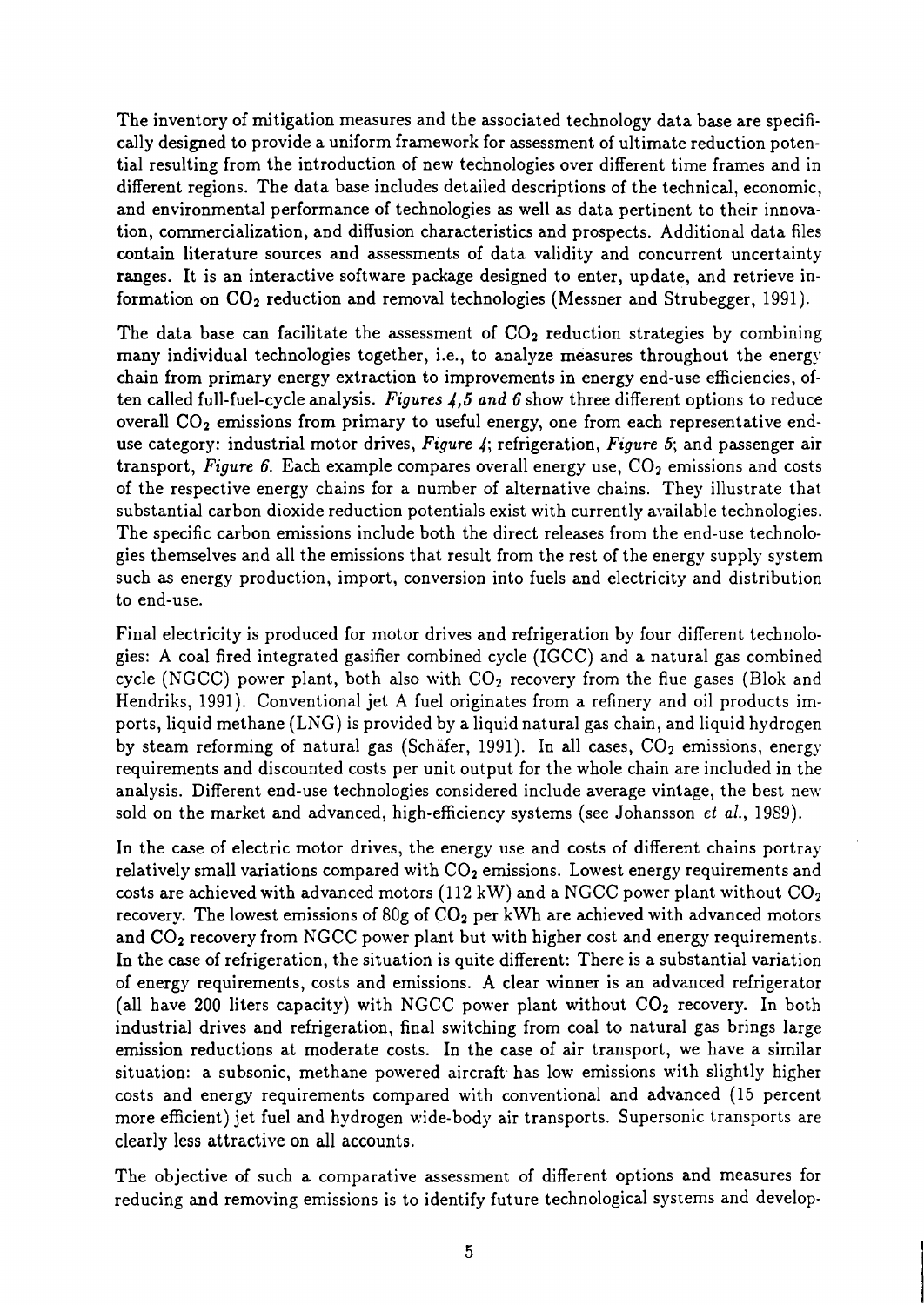

Fig. 4. Energy requirements, costs and  $CO<sub>2</sub>$  emissions for six energy chains ending with industrial motor drives. Average and advanced motors (1 12 **k\\')** are considered and two different power plans: An IGCC and NGCC and IGCC-R and NGCC-R with CO<sub>2</sub> recovery.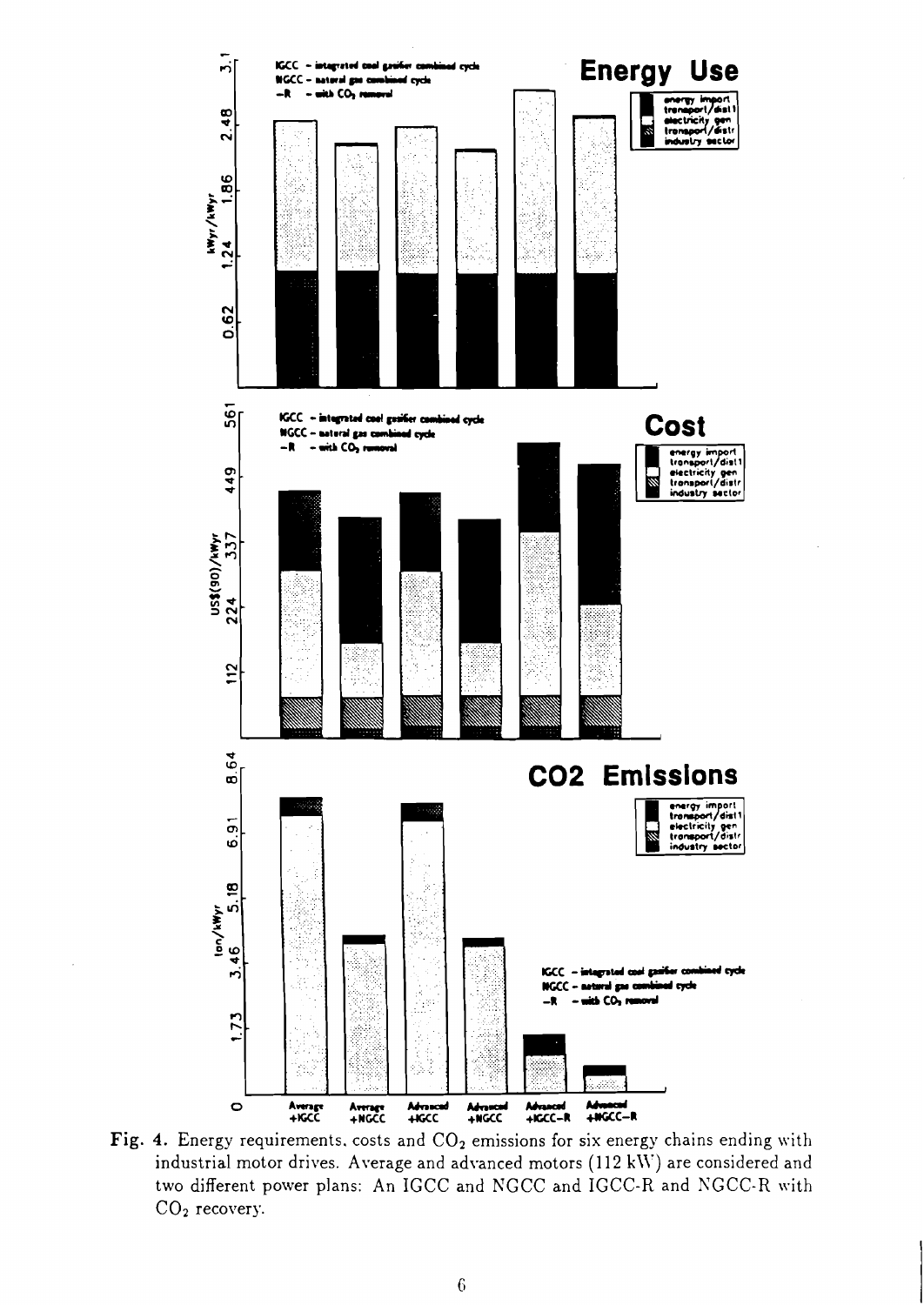

Fig. 5. Energy requirements, costs and CO<sub>2</sub> emissions for six energy chains ending with refrigeration. Average, best new and advanced refrigerators (200 liters) are considered and two different power plans: An IGCC and NGCC and IGCC-R and NGCC-R with CO<sub>2</sub> recovery.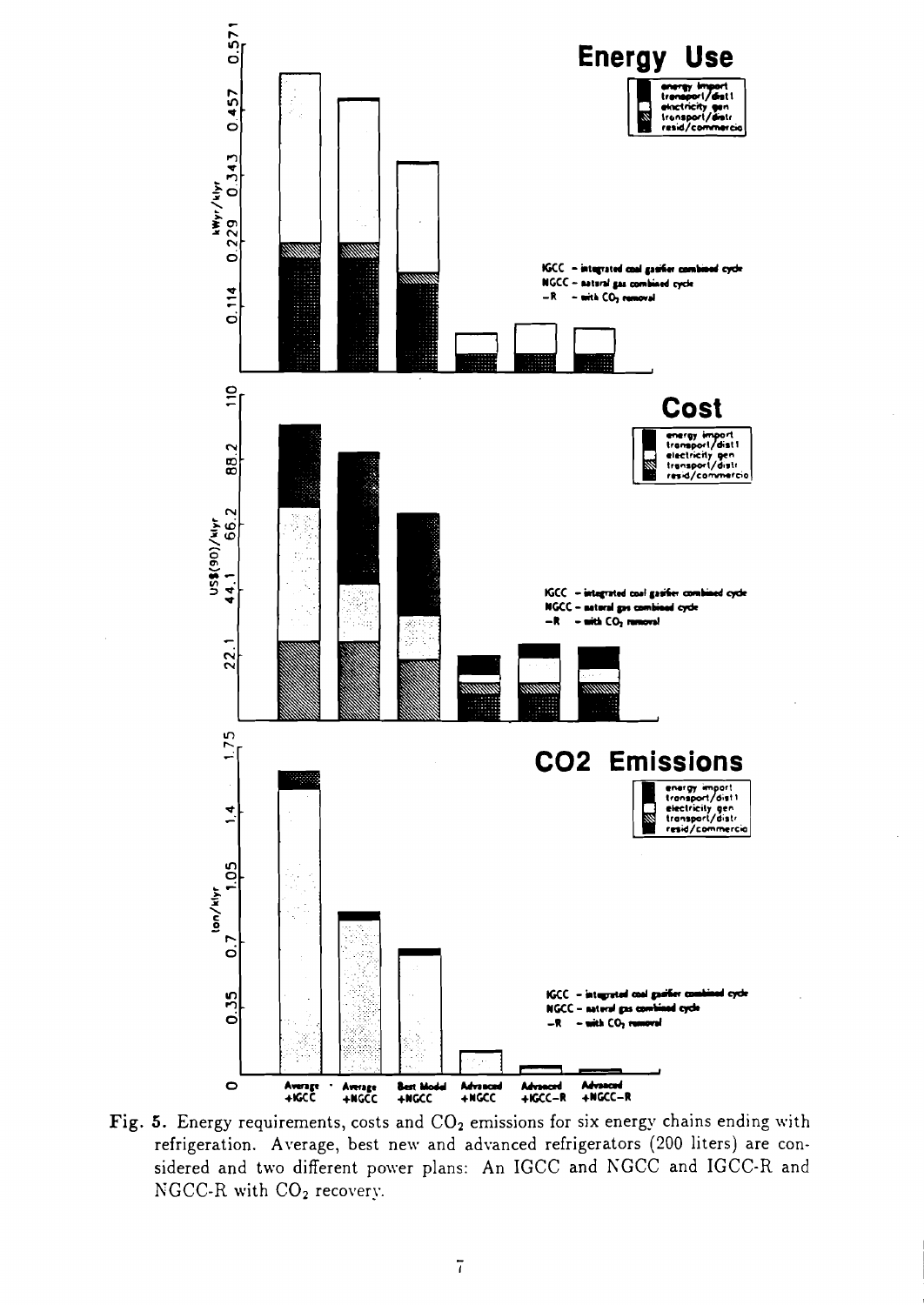

Fig. 6. Energy requirements, costs and CO<sub>2</sub> emissions for six energy chains ending with air passenger transport. Aircraft include a Boeing 747-400 (Jet A), an advanced (Jet A), a liquid methane (LNG) and liquid hydrogen (LH<sub>2</sub>) wide-body transports; a Jet A and liquid hydrogen supersonic transports. Liquefied hydrogen is produced from natural gas.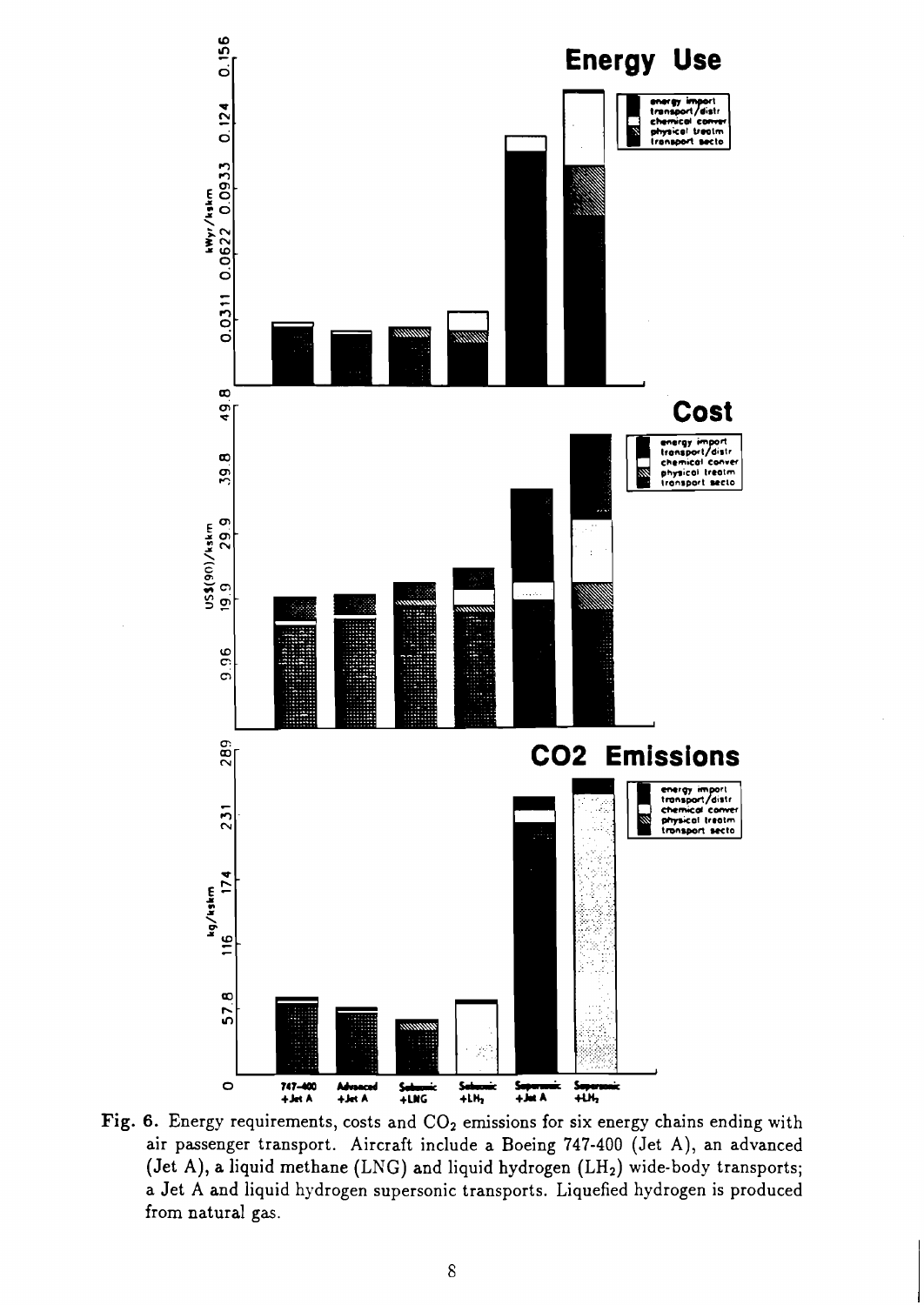ment paths with low specific energy requirements and low adverse environmental impacts. Progress has been achieved in improving efficiency and in decarbonizing economies, as illustrated in *Figure* 7. All countries shown have achieved improvements in both domains. The overall objective of this research area at IIASA is to assess the conditions that would direct the future development trajectories toward further decarbonization and energy disintensification in the world.



Fig. 7. Historical trends in energy (kgoe per 1000 US\$ GDP) and carbon intensity (kg C per kgoe) of various countries (Grübler and Nakićenović, 1991).

The inventory of mitigation technologies and the  $CO<sub>2</sub>$  data base provide a tool for assessing both the potential and relative contribution of different energy chains toward reducing  $CO<sub>2</sub>$  emissions. The identification of best energy and cost options is easier and it also facilitates systems comparison with more comprehensive energy models.